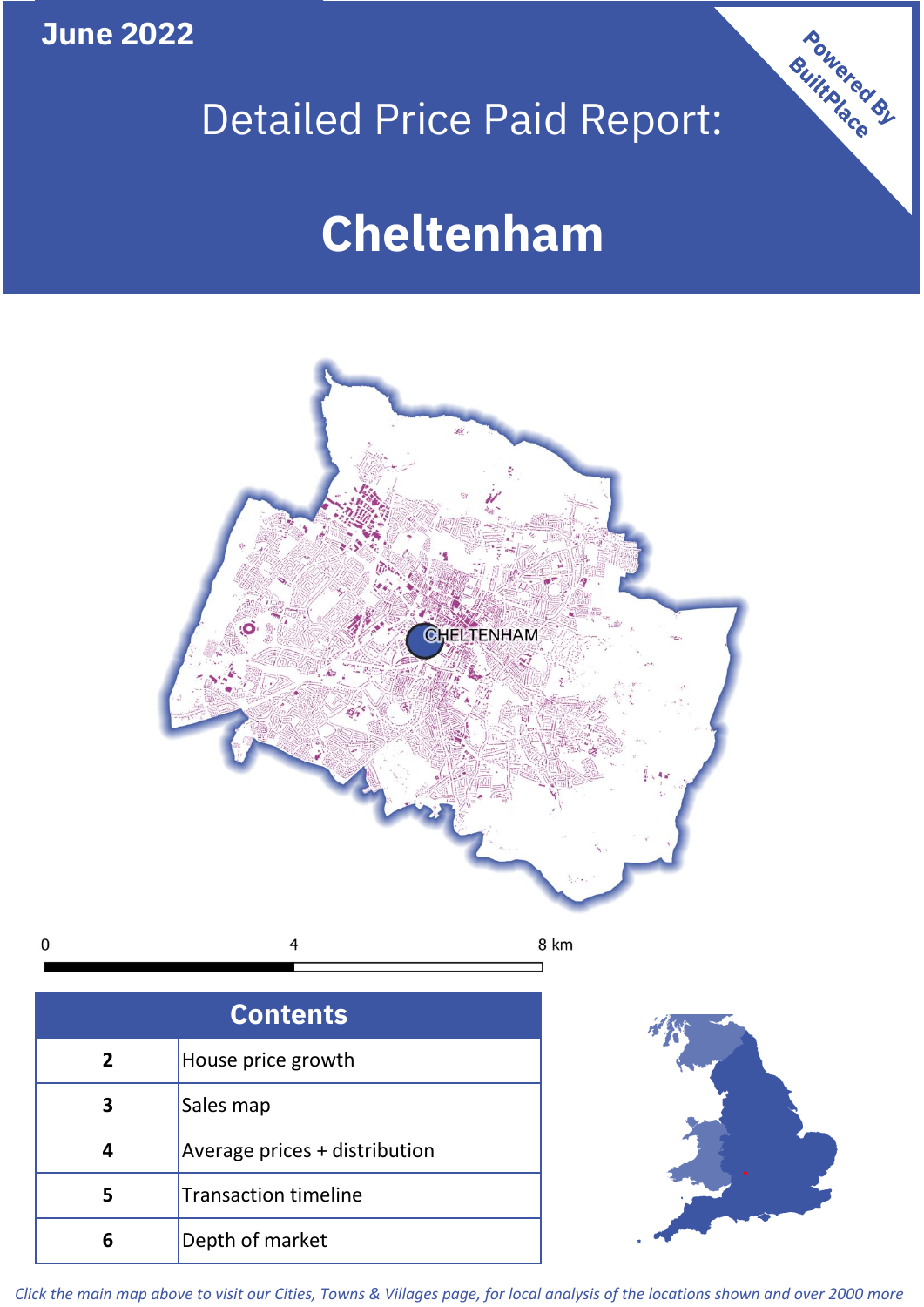# **Headline Data**

|                     | <b>Current level</b> | 3 month | <b>Annual</b> | 5 year  | 10 year |
|---------------------|----------------------|---------|---------------|---------|---------|
| <b>House prices</b> | £315,470             | 3.7%    | 7.5%          | 26.5%   | 63.3%   |
| <b>Transactions</b> | 2,375                | $-9.9%$ | 20.2%         | $-9.6%$ | 39.6%   |

# **House Price Growth (April 2022 data)**

#### *Annual Change in House Prices*



House prices in Cheltenham grew by 7.5% in the 12 months to April 2022 (based on 3-month smoothed data). By comparison national house prices grew by 10.7% and prices in the South West grew by 12.3% over the same period.

Cheltenham house prices are now 52.9% above their previous peak in 2007, compared to +49.0% for the South West and +52.9% across England.



#### *Year-To-Date Change in House Prices, December to April*

Local prices have grown by 5.5% in 2022 so far, compared to growth of 0.9% over the same period last year.

#### *Source: OS OpenData; UK House Price Index (Contains HM Land Registry data © Crown copyright)*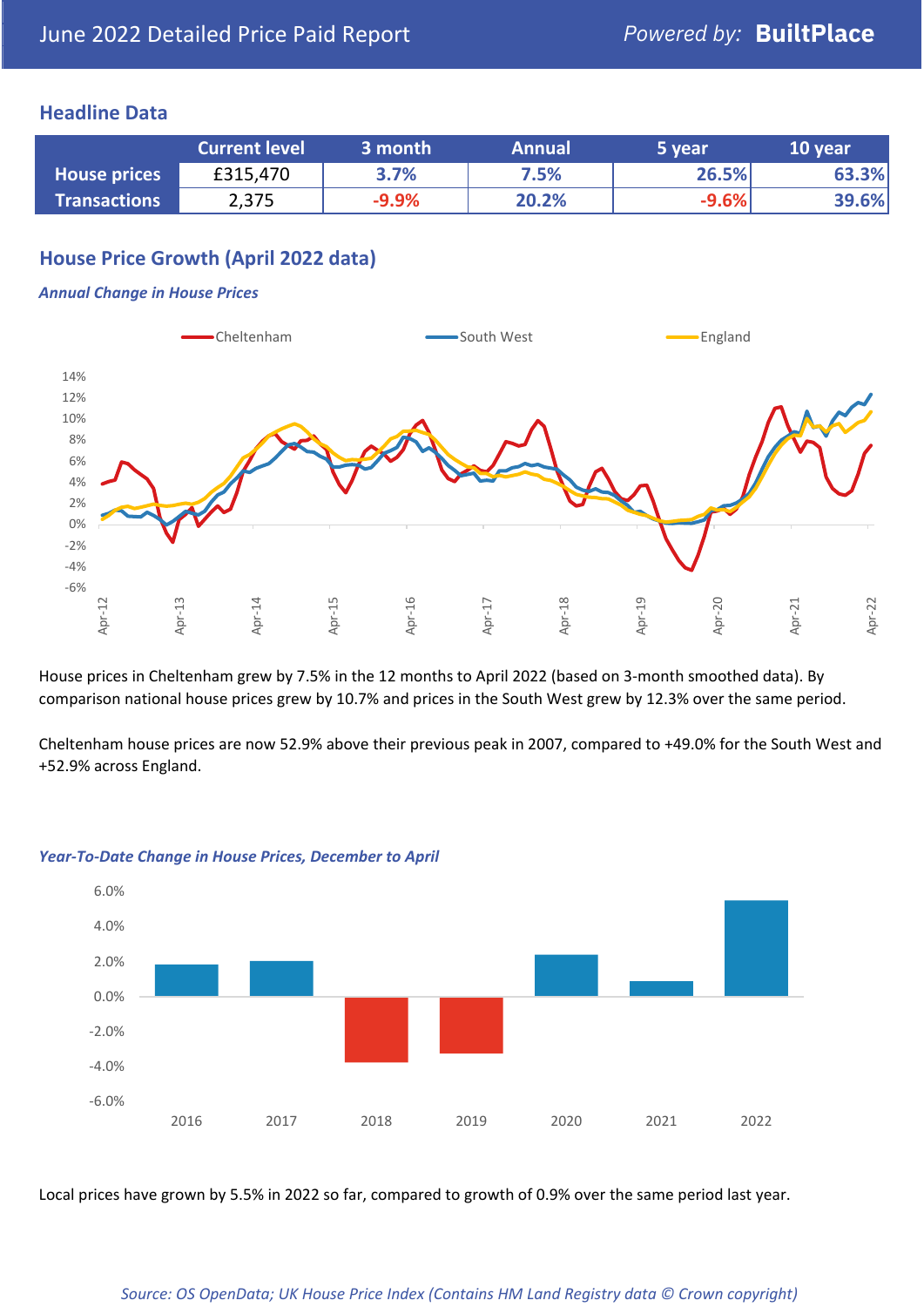# **House Price Map**

*12 months to April 2022*



*Each point is one postcode, coloured by the average value relative to all sales in this local authority (price bands are LA-specific quintiles).*

**Map Key**

| Min      | <b>Max</b> |                            |
|----------|------------|----------------------------|
| Up to    | £196,000   | 1st quintile / lowest 20%  |
| £196,000 | £255,000   | 2nd quintile               |
| £255,000 | £325,000   | 3rd quintile               |
| £325,000 | £484,000   | 4th quintile               |
| £484,000 | and over   | 5th quintile / highest 20% |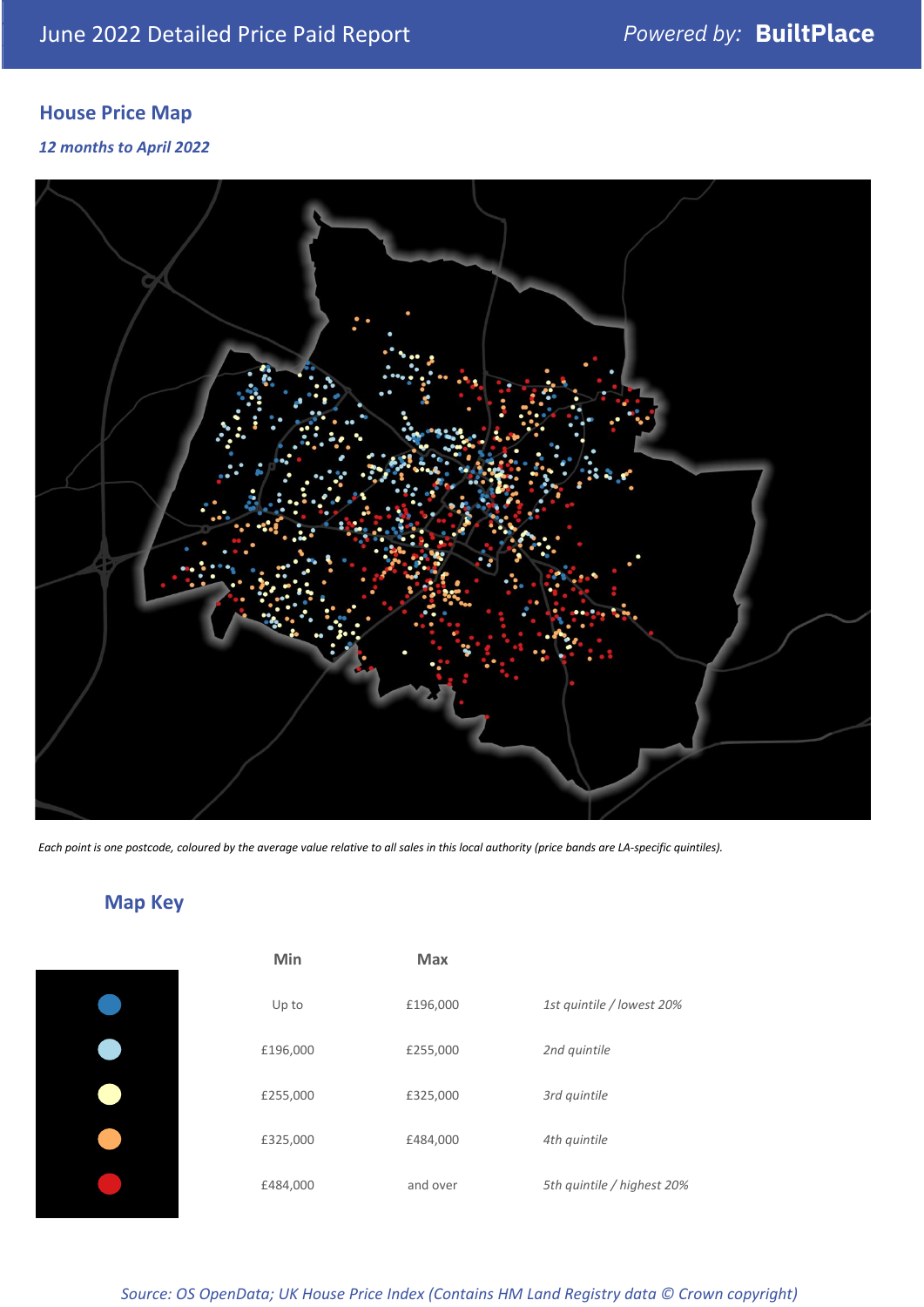# **Average House Price by Property Type**

### *12 months to April 2022*



|                 | <b>New</b>           | <b>Second hand</b> |  |
|-----------------|----------------------|--------------------|--|
| <b>Flat</b>     | £400,103             | £232,572           |  |
| <b>Terraced</b> | £578,750             | £345,049           |  |
| Semi-detached   | No recorded<br>sales | £382,333           |  |
| <b>Detached</b> | £975,000             | £706,218           |  |

# **House Price Distribution by Year**

*All properties, by price band and calendar year (2020 = year to date)*

|                    | 1997 | 2002 | 2007 | 2012 | 2017 | 2019 | 2020 |
|--------------------|------|------|------|------|------|------|------|
| <b>Under £100k</b> | 80%  | 29%  | 6%   | 6%   | 3%   | 2%   | 2%   |
| £100-200k          | 17%  | 49%  | 50%  | 45%  | 26%  | 20%  | 18%  |
| E200-300k          | 3%   | 13%  | 27%  | 26%  | 34%  | 32%  | 35%  |
| £300-400k          | 1%   | 5%   | 8%   | 11%  | 15%  | 18%  | 15%  |
| £400-500k          | 0%   | 2%   | 4%   | 4%   | 9%   | 10%  | 10%  |
| <b>£500k-1m</b>    | 0%   | 1%   | 5%   | 8%   | 11%  | 16%  | 15%  |
| £1-2m              | 0%   | 0%   | 0%   | 0%   | 2%   | 3%   | 4%   |
| <b>Over £2m</b>    | 0%   | 0%   | 0%   | 0%   | 0%   | 0%   | 0%   |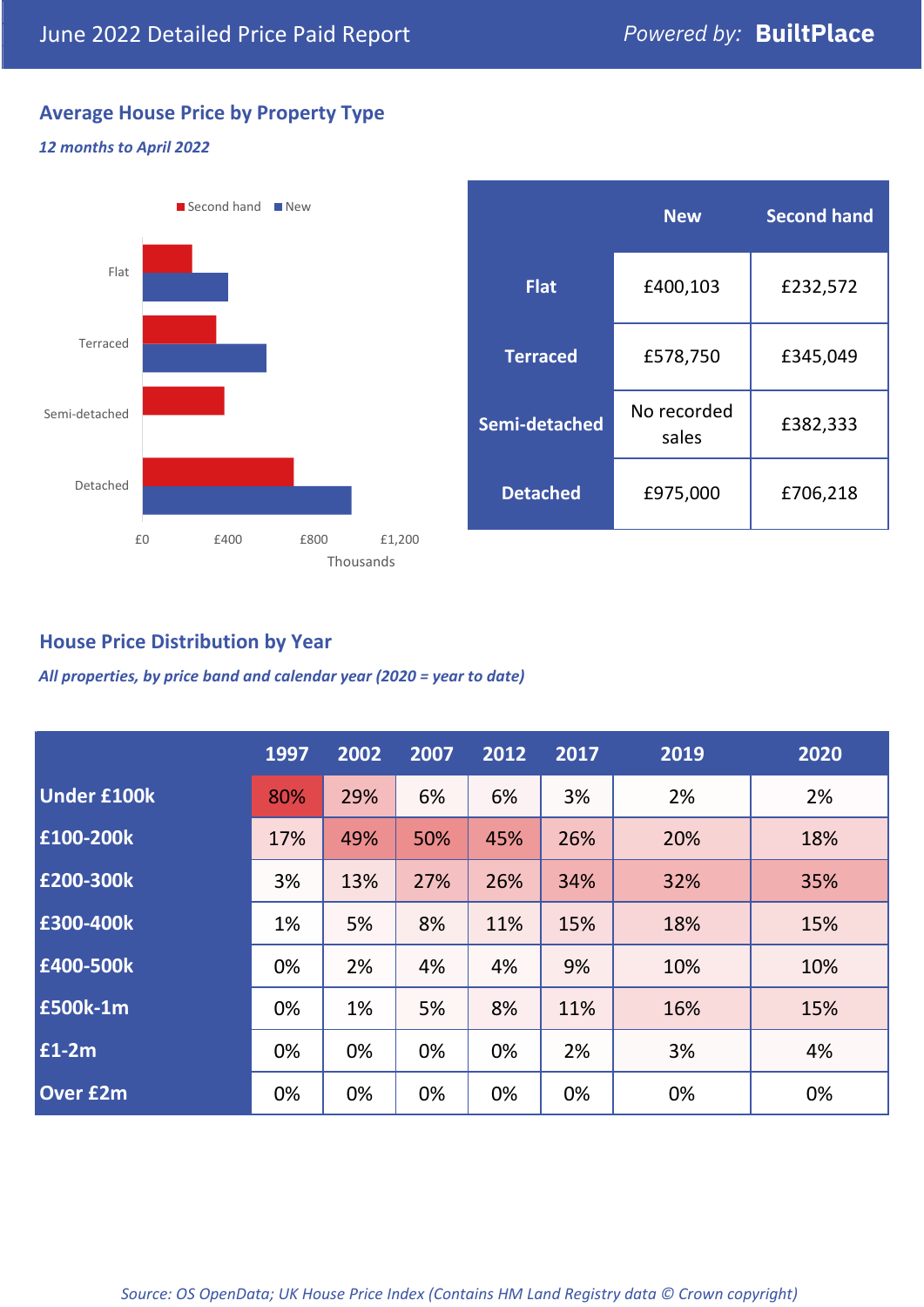# **Transactions (February 2022 data)**

*Annual Transactions, Indexed (2001-05 average = 100)*



There were 2,375 transactions in Cheltenham during the 12 months to February 2022. This is 79% of the average from 2001-05 and suggests activity is below pre-downturn levels.

Transactions in Cheltenham have fallen by 11.0% since 2014, compared to changes of -8.3% for South West and -7.7% for England.



#### *Cash and New Build Sales as % of Total, by Year*

*Note: The data on this page EXCLUDES transactions identified as transfers under a power of sale/repossessions, buy-to-lets (where they can be identified by a mortgage), and transfers to non-private individuals - i.e. it comprises only Land Registry 'A' data.*